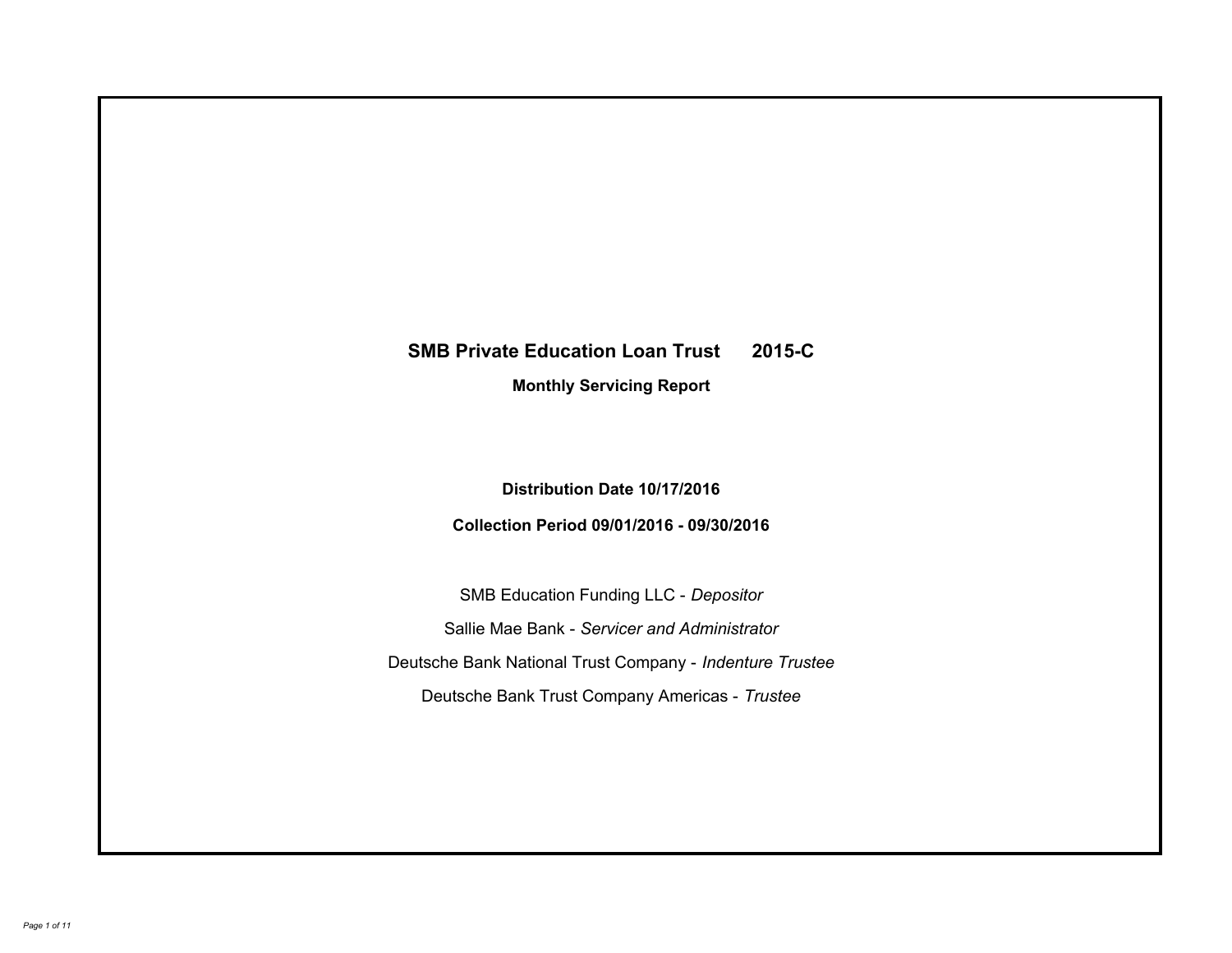| A           | <b>Student Loan Portfolio Characteristics</b> |                                                                                                     | Settlement Date<br>10/27/2015 | 08/31/2016       | 09/30/2016       |
|-------------|-----------------------------------------------|-----------------------------------------------------------------------------------------------------|-------------------------------|------------------|------------------|
|             | <b>Principal Balance</b>                      |                                                                                                     | \$693,787,197.00              | \$646,808,544.96 | \$639,887,472.41 |
|             | Interest to be Capitalized Balance            |                                                                                                     | 55,852,621.68                 | 48,810,673.39    | 49,667,169.94    |
|             | Pool Balance                                  |                                                                                                     | \$749,639,818.68              | \$695,619,218.35 | \$689,554,642.35 |
|             | Weighted Average Coupon (WAC)                 |                                                                                                     |                               |                  |                  |
|             |                                               | WAC1 (Contractual Interest Rate on the Loan)                                                        | 8.28%                         | 8.53%            | 8.52%            |
|             |                                               | WAC2 (Average of Applicable Interest Rate)                                                          | 8.28%                         | 8.52%            | 8.50%            |
|             |                                               | WAC3 (Average of Actual Interest Rate)                                                              | 8.22%                         | 8.45%            | 8.44%            |
|             | Weighted Average Remaining Term               |                                                                                                     | 127.00                        | 122.85           | 122.71           |
|             | Number of Loans<br>Number of Borrowers        |                                                                                                     | 65,154<br>45,614              | 60,851<br>42,613 | 60,384<br>42,295 |
|             | Pool Factor                                   |                                                                                                     |                               | 0.927937926      | 0.919847939      |
|             |                                               | Since Issued Total Constant Prepayment Rate (1)                                                     |                               | 6.97%            | 7.05%            |
|             |                                               |                                                                                                     |                               |                  |                  |
| $\mathsf B$ | <b>Debt Securities</b>                        | Cusip/Isin                                                                                          | 09/15/2016                    |                  | 10/17/2016       |
|             | A <sub>1</sub>                                | 78448RAA4                                                                                           | \$112,901,064.00              |                  | \$104,645,780.46 |
|             | A <sub>2</sub> A                              | 78448RAB2                                                                                           | \$207,000,000.00              |                  | \$207,000,000.00 |
|             | A2B                                           | 78448RAC0                                                                                           | \$100,000,000.00              |                  | \$100,000,000.00 |
|             | A <sub>3</sub>                                | 78448RAD8                                                                                           | \$75,000,000.00               |                  | \$75,000,000.00  |
|             | B                                             | 78448RAE6                                                                                           | \$70,000,000.00               |                  | \$70,000,000.00  |
|             | C                                             | 78448RAF3                                                                                           | \$50,000,000.00               |                  | \$50,000,000.00  |
|             |                                               |                                                                                                     |                               |                  |                  |
| $\mathsf C$ | <b>Certificates</b>                           | Cusip/Isin                                                                                          | 09/15/2016                    |                  | 10/17/2016       |
|             | Residual                                      | 78448R106                                                                                           | \$100,000.00                  |                  | \$100,000.00     |
|             |                                               |                                                                                                     |                               |                  |                  |
| D           | <b>Account Balances</b>                       |                                                                                                     | 09/15/2016                    |                  | 10/17/2016       |
|             | Reserve Account Balance                       |                                                                                                     | \$1,884,455.00                |                  | \$1,884,455.00   |
|             |                                               |                                                                                                     |                               |                  |                  |
| E           | <b>Asset / Liability</b>                      |                                                                                                     | 09/15/2016                    |                  | 10/17/2016       |
|             | Overcollateralization Percentage              |                                                                                                     | 11.60%                        |                  | 12.02%           |
|             | Specified Overcollateralization Amount        |                                                                                                     | \$208,685,765.51              |                  | \$206,866,392.71 |
|             | Actual Overcollateralization Amount           |                                                                                                     | \$80,718,154.35               |                  | \$82,908,861.89  |
|             |                                               | (1) For additional information, see 'Since Issued CPR Methodology' found on page 11 of this report. |                               |                  |                  |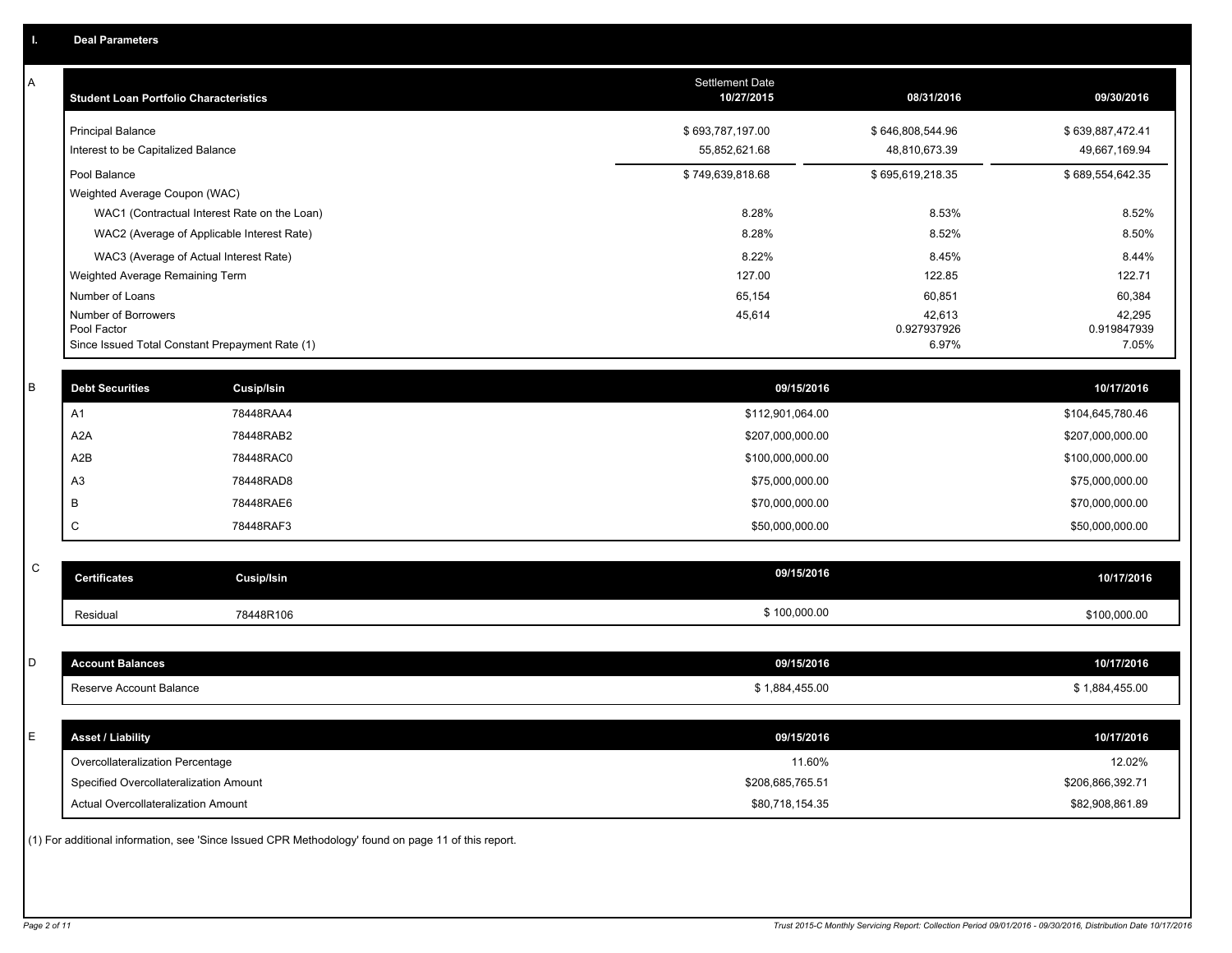### **II. 2015-C Trust Activity 09/01/2016 through 09/30/2016**

| Α | <b>Student Loan Principal Receipts</b>                           |                 |  |
|---|------------------------------------------------------------------|-----------------|--|
|   | <b>Borrower Principal</b>                                        | 7,333,248.68    |  |
|   | <b>Consolidation Activity Principal</b>                          | 0.00            |  |
|   | Seller Principal Reimbursement                                   | 0.00            |  |
|   | Servicer Principal Reimbursement                                 | 0.00            |  |
|   | Delinquent Principal Purchases by Servicer                       | 0.00            |  |
|   | <b>Other Principal Deposits</b>                                  | 0.00            |  |
|   | <b>Total Principal Receipts</b>                                  | \$7,333,248.68  |  |
| в | <b>Student Loan Interest Receipts</b>                            |                 |  |
|   | <b>Borrower Interest</b>                                         | 2,688,359.81    |  |
|   | <b>Consolidation Activity Interest</b>                           | 0.00            |  |
|   | Seller Interest Reimbursement                                    | 0.00            |  |
|   | Servicer Interest Reimbursement                                  | 0.00            |  |
|   | Delinquent Interest Purchases by Servicer                        | 0.00            |  |
|   | Other Interest Deposits                                          | 0.00            |  |
|   | <b>Total Interest Receipts</b>                                   | \$2,688,359.81  |  |
| C | <b>Recoveries on Realized Losses</b>                             | \$16,051.21     |  |
| D | <b>Investment Income</b>                                         | \$2,653.85      |  |
| Ε | <b>Funds Borrowed from Next Collection Period</b>                | \$0.00          |  |
| F | <b>Funds Repaid from Prior Collection Period</b>                 | \$0.00          |  |
| G | Loan Sale or Purchase Proceeds                                   | \$0.00          |  |
| н | Initial Deposits to Distribution Account                         | \$0.00          |  |
|   | <b>Excess Transferred from Other Accounts</b>                    | \$0.00          |  |
| J | <b>Borrower Benefit Reimbursements</b>                           | \$0.00          |  |
| Κ | <b>Other Deposits</b>                                            | \$0.00          |  |
| L | <b>Other Fees Collected</b>                                      | \$0.00          |  |
| М | <b>AVAILABLE FUNDS</b>                                           | \$10,040,313.55 |  |
| N | Non-Cash Principal Activity During Collection Period             | \$412,176.13    |  |
| O | Aggregate Purchased Amounts by the Depositor, Servicer or Seller | \$0.00          |  |
| P | Aggregate Loan Substitutions                                     | \$0.00          |  |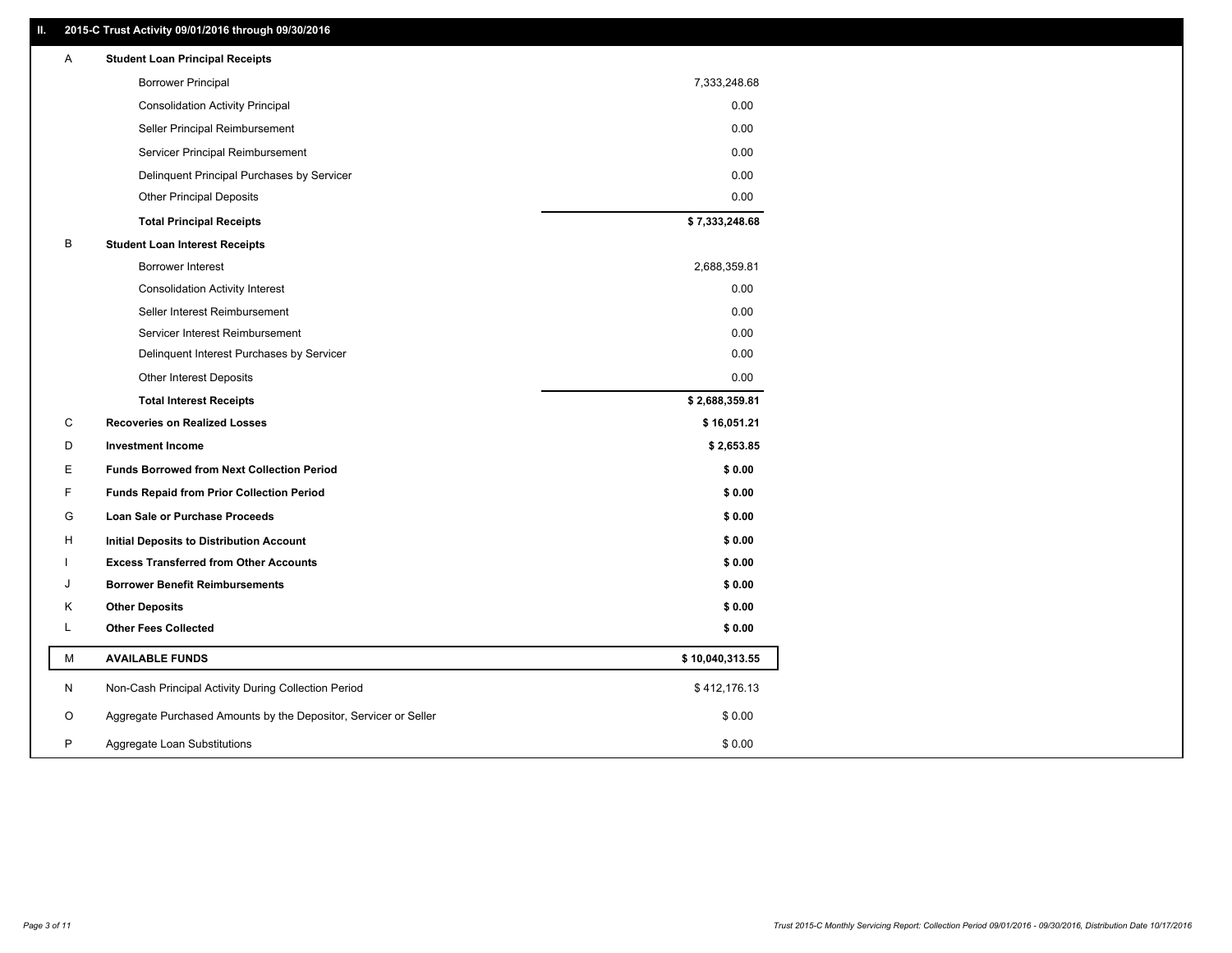|                   |                       |                          |         |                  | <b>Loans by Repayment Status</b> |                            |                          |         |                  |                |                            |
|-------------------|-----------------------|--------------------------|---------|------------------|----------------------------------|----------------------------|--------------------------|---------|------------------|----------------|----------------------------|
|                   |                       |                          |         | 09/30/2016       |                                  |                            |                          |         | 08/31/2016       |                |                            |
|                   |                       | <b>Wtd Avg</b><br>Coupon | # Loans | Principal        | % of Principal                   | % of Loans in<br>Repay (1) | <b>Wtd Avg</b><br>Coupon | # Loans | Principal        | % of Principal | % of Loans in<br>Repay (1) |
| INTERIM:          | IN SCHOOL             | 9.23%                    | 7,857   | \$82,878,805.61  | 12.952%                          | $-$ %                      | 9.22%                    | 8,377   | \$88,563,203.01  | 13.692%        | $-$ %                      |
|                   | GRACE                 | 9.10%                    | 4,924   | \$52,512,387.77  | 8.207%                           | $-$ %                      | 9.10%                    | 4,551   | \$48,491,128.18  | 7.497%         | $-$ %                      |
|                   | <b>DEFERMENT</b>      | 9.05%                    | 2,428   | \$24,619,237.57  | 3.847%                           | $-$ %                      | 9.03%                    | 2,271   | \$22,416,180.38  | 3.466%         | $-$ %                      |
| <b>REPAYMENT:</b> | <b>CURRENT</b>        | 8.12%                    | 42,432  | \$446,711,006.17 | 69.811%                          | 93.089%                    | 8.14%                    | 43,119  | \$455,220,117.00 | 70.379%        | 93.410%                    |
|                   | 31-60 DAYS DELINQUENT | 8.72%                    | 594     | \$6,691,236.48   | 1.046%                           | 1.394%                     | 9.05%                    | 544     | \$6,510,050.76   | 1.006%         | 1.336%                     |
|                   | 61-90 DAYS DELINQUENT | 9.25%                    | 239     | \$2,924,957.73   | 0.457%                           | 0.610%                     | 9.21%                    | 249     | \$2,847,827.18   | 0.440%         | 0.584%                     |
|                   | > 90 DAYS DELINQUENT  | 8.96%                    | 103     | \$1,211,575.31   | 0.189%                           | 0.252%                     | 9.38%                    | 109     | \$1,327,221.47   | 0.205%         | 0.272%                     |
|                   | <b>FORBEARANCE</b>    | 8.38%                    | 1,807   | \$22,338,265.77  | 3.491%                           | 4.655%                     | 8.46%                    | 1,631   | \$21,432,816.98  | 3.314%         | 4.398%                     |
| <b>TOTAL</b>      |                       |                          | 60,384  | \$639,887,472.41 | 100.00%                          | 100.00%                    |                          | 60,851  | \$646,808,544.96 | 100.00%        | 100.00%                    |

Percentages may not total 100% due to rounding  $^\star$ 

1 Loans classified in "Repayment" include any loan for which interim interest only, \$25 fixed payments or full principal and interest payments are due.

|                |                                                                                                                              |                          |         |                  | <b>Loans by Borrower Status</b> |                                |                          |         |                  |                |                                |
|----------------|------------------------------------------------------------------------------------------------------------------------------|--------------------------|---------|------------------|---------------------------------|--------------------------------|--------------------------|---------|------------------|----------------|--------------------------------|
|                |                                                                                                                              |                          |         | 09/30/2016       |                                 |                                |                          |         | 08/31/2016       |                |                                |
|                |                                                                                                                              | <b>Wtd Avg</b><br>Coupon | # Loans | Principal        | % of Principal                  | % of Loans in<br>P&I Repay (2) | <b>Wtd Avg</b><br>Coupon | # Loans | Principal        | % of Principal | % of Loans in<br>P&I Repay (2) |
| INTERIM:       | IN SCHOOL                                                                                                                    | 8.86%                    | 15,999  | \$185,677,814.72 | 29.017%                         | $-$ %                          | 8.85%                    | 16,983  | \$196,873,301.21 | 30.438%        | $-$ %                          |
|                | GRACE                                                                                                                        | 8.65%                    | 9,225   | \$106,700,074.02 | 16.675%                         | $-$ %                          | 8.64%                    | 8,547   | \$99,172,192.52  | 15.333%        | $-$ %                          |
|                | <b>DEFERMENT</b>                                                                                                             | 8.63%                    | 4,668   | \$47,429,226.28  | 7.412%                          | $-$ %                          | 8.61%                    | 4,326   | \$42,704,677.51  | 6.602%         | $-$ %                          |
| P&I REPAYMENT: | <b>CURRENT</b>                                                                                                               | 7.95%                    | 27,828  | \$267,655,280.36 | 41.828%                         | 89.195%                        | 7.99%                    | 28,551  | \$276,971,187.89 | 42.821%        | 89.909%                        |
|                | 31-60 DAYS DELINQUENT                                                                                                        | 8.71%                    | 538     | \$6,184,409.13   | 0.966%                          | 2.061%                         | 9.10%                    | 485     | \$5,835,454.33   | 0.902%         | 1.894%                         |
|                | 61-90 DAYS DELINQUENT                                                                                                        | 9.28%                    | 225     | \$2,788,617.75   | 0.436%                          | 0.929%                         | 9.19%                    | 231     | \$2,662,387.76   | 0.412%         | 0.864%                         |
|                | > 90 DAYS DELINQUENT                                                                                                         | 8.85%                    | 94      | \$1,113,784.38   | 0.174%                          | 0.371%                         | 9.43%                    | 97      | \$1,156,526.76   | 0.179%         | 0.375%                         |
|                | FORBEARANCE                                                                                                                  | 8.38%                    | 1,807   | \$22,338,265.77  | 3.491%                          | 7.444%                         | 8.46%                    | 1,631   | \$21,432,816.98  | 3.314%         | 6.957%                         |
| <b>TOTAL</b>   |                                                                                                                              |                          | 60,384  | \$639,887,472.41 | 100.00%                         | 100.00%                        |                          | 60,851  | \$646,808,544.96 | 100.00%        | 100.00%                        |
|                | Percentages may not total 100% due to rounding                                                                               |                          |         |                  |                                 |                                |                          |         |                  |                |                                |
|                | 2 Loans classified in "P&I Repayment" includes only those loans for which scheduled principal and interest payments are due. |                          |         |                  |                                 |                                |                          |         |                  |                |                                |

WAC reflects WAC3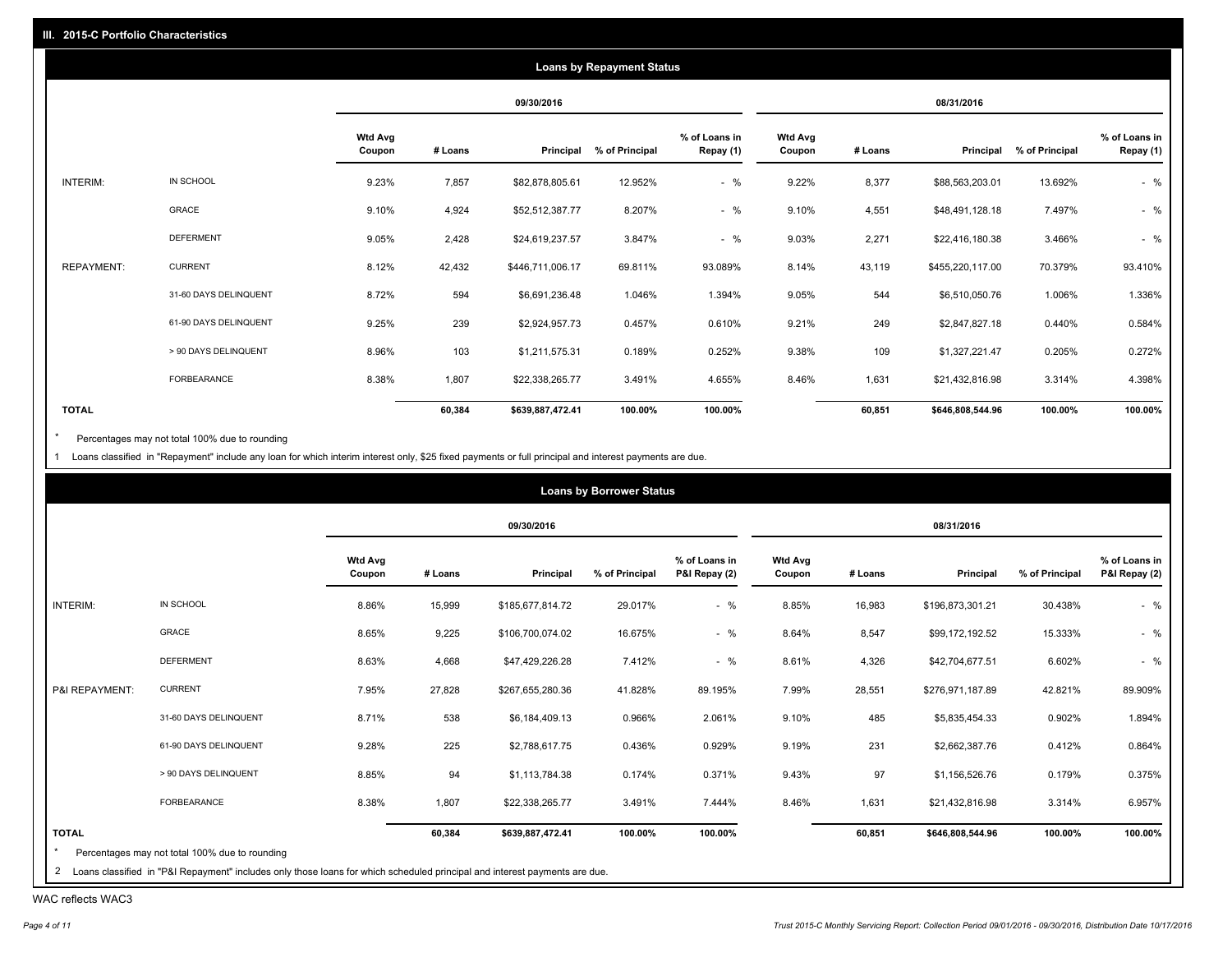|                                                                                                  | 9/30/2016        | 8/31/2016        |  |
|--------------------------------------------------------------------------------------------------|------------------|------------------|--|
| Pool Balance                                                                                     | \$689,554,642.35 | \$695,619,218.35 |  |
| Total # Loans                                                                                    | 60,384           | 60,851           |  |
| Total # Borrowers                                                                                | 42,295           | 42,613           |  |
| Weighted Average Coupon                                                                          | 8.50%            | 8.52%            |  |
| Weighted Average Remaining Term                                                                  | 122.71           | 122.85           |  |
| Percent of Pool - Cosigned                                                                       | 92.6%            | 92.6%            |  |
| Percent of Pool - Non Cosigned                                                                   | 7.4%             | 7.4%             |  |
| Borrower Interest Accrued for Period                                                             | \$4,262,954.82   | \$4,573,942.89   |  |
| Outstanding Borrower Interest Accrued                                                            | \$52,653,802.71  | \$51,865,974.56  |  |
| Gross Principal Realized Loss - Periodic                                                         | \$474,354.97     | \$511,865.48     |  |
| Gross Principal Realized Loss - Cumulative                                                       | \$4,768,970.65   | \$4,294,615.68   |  |
| Recoveries on Realized Losses - Periodic                                                         | \$16,051.21      | \$55,854.91      |  |
| Recoveries on Realized Losses - Cumulative                                                       | \$206,449.52     | \$190,398.31     |  |
| Net Losses - Periodic                                                                            | \$458,303.76     | \$456,010.57     |  |
| Net Losses - Cumulative                                                                          | \$4,562,521.13   | \$4,104,217.37   |  |
| Non-Cash Principal Activity - Capitalized Interest                                               | \$887,733.29     | \$894,214.92     |  |
| Since Issued Total Constant Prepayment Rate (CPR) (1)                                            | 7.05%            | 6.97%            |  |
| Loan Substitutions                                                                               | \$0.00           | \$0.00           |  |
| <b>Cumulative Loan Substitutions</b>                                                             | \$0.00           | \$0.00           |  |
| <b>Unpaid Servicing Fees</b>                                                                     | \$0.00           | \$0.00           |  |
| <b>Unpaid Administration Fees</b>                                                                | \$0.00           | \$0.00           |  |
| <b>Unpaid Carryover Servicing Fees</b>                                                           | \$0.00           | \$0.00           |  |
| Note Interest Shortfall                                                                          | \$0.00           | \$0.00           |  |
| Loans in Modification                                                                            | \$10,582,910.24  | \$9,359,977.99   |  |
| % of Loans in Modification as a % of Loans in Repayment (P&I)                                    | 3.53%            | 3.04%            |  |
|                                                                                                  |                  |                  |  |
| % Annualized Gross Principal Realized Loss - Periodic as a %<br>of Loans in Repayment (P&I) * 12 | 1.90%            | 1.99%            |  |
| % Gross Principal Realized Loss - Cumulative as a % of<br>Original Pool Balance                  | 0.64%            | 0.57%            |  |
|                                                                                                  |                  |                  |  |

(1) For additional information, see 'Since Issued CPR Methodology' found on page 11 of this report.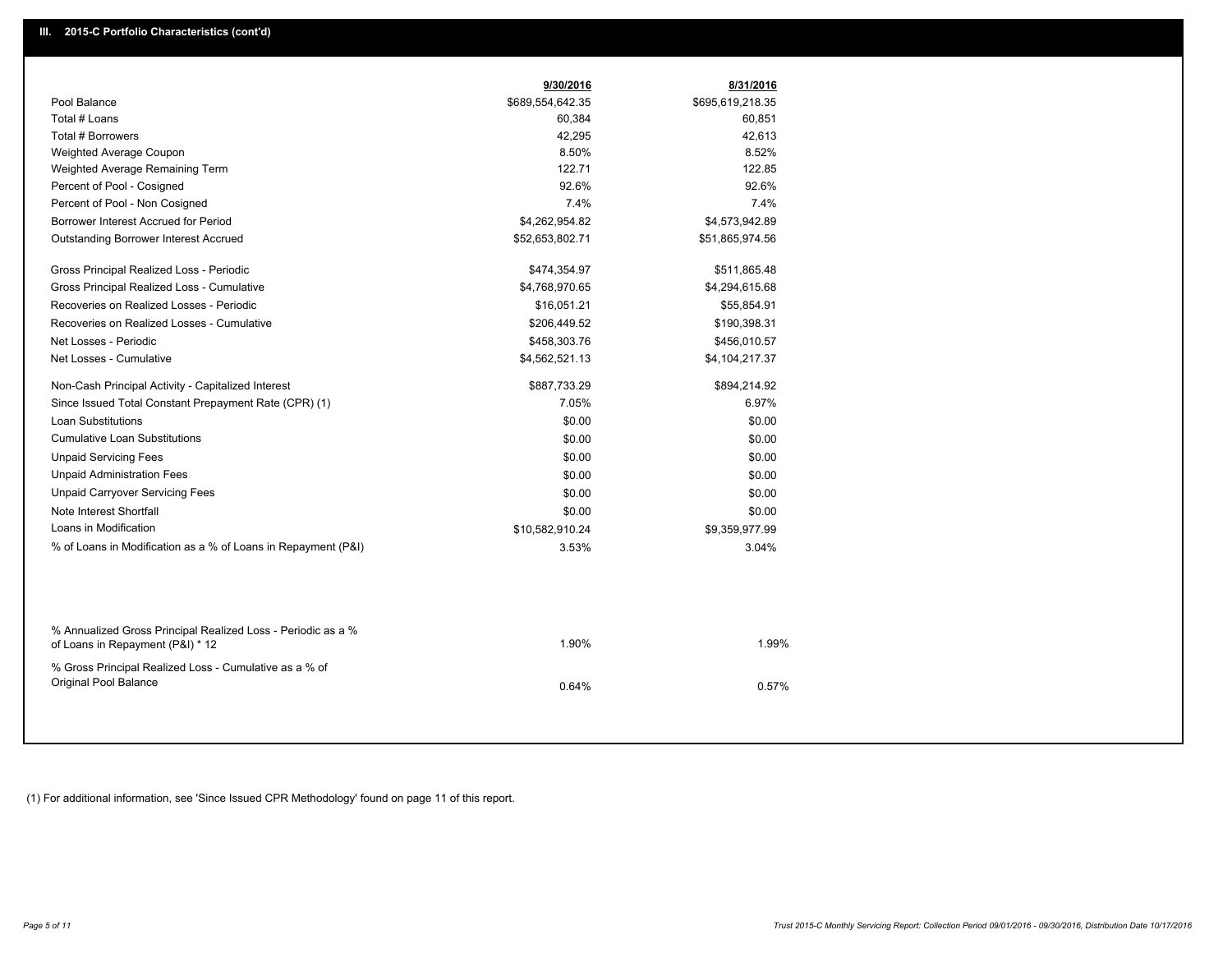#### **Loan Program**  A

|                                    | Weighted<br><b>Average Coupon</b> | # LOANS | <b>\$ AMOUNT</b> | $%$ *    |
|------------------------------------|-----------------------------------|---------|------------------|----------|
| - Smart Option Interest-Only Loans | 7.44%                             | 13,787  | \$127,229,448.40 | 19.883%  |
| - Smart Option Fixed Pay Loans     | 8.36%                             | 16,124  | \$203,291,277.31 | 31.770%  |
| - Smart Option Deferred Loans      | 8.86%                             | 30,473  | \$309,366,746.70 | 48.347%  |
| - Other Loan Programs              | $0.00\%$                          | 0       | \$0.00           | 0.000%   |
| <b>Total</b>                       | $8.44\%$                          | 60,384  | \$639,887,472.41 | 100.000% |

\* Percentages may not total 100% due to rounding

B

C

**Index Type**

|                       | Weighted<br><b>Average Coupon</b> | # LOANS | <b>\$ AMOUNT</b> | $%$ *     |
|-----------------------|-----------------------------------|---------|------------------|-----------|
| - Fixed Rate Loans    | 9.20%                             | 10,771  | \$126,980,164.88 | 19.844%   |
| - LIBOR Indexed Loans | 8.25%                             | 49.613  | \$512,907,307.53 | 80.156%   |
| - Other Index Rates   | $0.00\%$                          | 0       | \$0.00           | $0.000\%$ |
| Total                 | 8.44%                             | 60,384  | \$639,887,472.41 | 100.000%  |

\* Percentages may not total 100% due to rounding

## **Weighted Average Recent FICO**

| Wtd Avg Recent FICO Band |        |                  |          |
|--------------------------|--------|------------------|----------|
| 0 - 639                  | 3,291  | \$31,704,651.59  | 4.955%   |
| 640 - 669                | 3,217  | \$30,665,582.20  | 4.792%   |
| 670 - 699                | 7,140  | \$73,322,204.55  | 11.459%  |
| 700 - 739                | 14,051 | \$148,127,018.46 | 23.149%  |
| $740 +$                  | 32,672 | \$355,960,658.26 | 55.629%  |
| N/A(1)                   | 13     | \$107,357.35     | 0.017%   |
| <b>Total</b>             | 60,384 | \$639,887,472.41 | 100.000% |
|                          |        |                  |          |

WAC reflects WAC3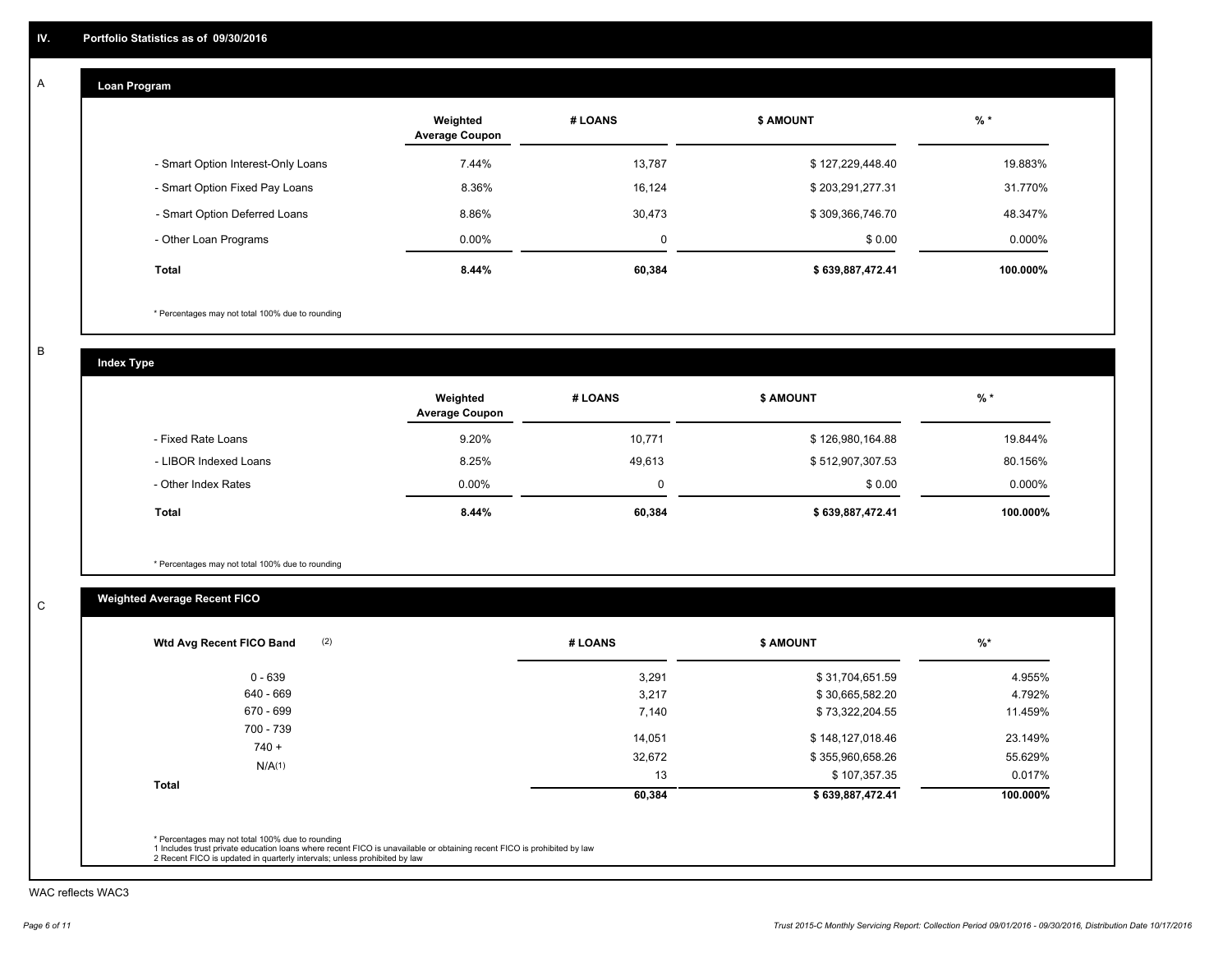| ٧. | 2015-C Reserve Account and Principal Distribution Calculations                                 |                  |  |
|----|------------------------------------------------------------------------------------------------|------------------|--|
| А. | <b>Reserve Account</b>                                                                         |                  |  |
|    | Specified Reserve Account Balance                                                              | \$1,884,455.00   |  |
|    | Actual Reserve Account Balance                                                                 | \$1,884,455.00   |  |
| В. | <b>Principal Distribution Amount</b>                                                           |                  |  |
|    | Class A Notes Outstanding<br>j.                                                                | \$494,901,064.00 |  |
|    | Pool Balance<br>ii.                                                                            | \$689,554,642.35 |  |
|    | First Priority Principal Distribution Amount (i - ii)<br>iii.                                  | \$0.00           |  |
|    |                                                                                                |                  |  |
|    | Class A and B Notes Outstanding<br>iv.                                                         | \$564,901,064.00 |  |
|    | First Priority Principal Distribution Amount<br>v.                                             | \$0.00           |  |
|    | Pool Balance<br>vi.                                                                            | \$689,554,642.35 |  |
|    | Specified Overcollateralization Amount<br>vii.                                                 | \$206,866,392.71 |  |
|    | Available Funds (after payment of waterfall items A through H)<br>viii.                        | \$0.00           |  |
|    | Class C Notes Outstanding<br>ix.                                                               | \$50,000,000.00  |  |
|    | Regular Principal Distribution Amount (if (iv > 0, (iv - v) - (vi - vii), min(viii, ix))<br>х. | \$82,212,814.36  |  |
|    |                                                                                                |                  |  |
|    | Pool Balance<br>xi.                                                                            | \$689,554,642.35 |  |
|    | 10% of Initial Pool Balance<br>xii.                                                            | \$74,963,981.87  |  |
|    | First Priority Principal Distribution Amount<br>xiii.                                          | \$0.00           |  |
|    | Regular Principal Distribution Amount<br>xiv.                                                  | \$82,212,814.36  |  |
|    | Available Funds (after payment of waterfall items A through J)<br>XV.                          | \$0.00           |  |
|    | xvi. Additional Principal Distribution Amount (if(ix $\lt$ = x, min(xv, xi - xiii - xiv)))     | \$0.00           |  |
|    |                                                                                                |                  |  |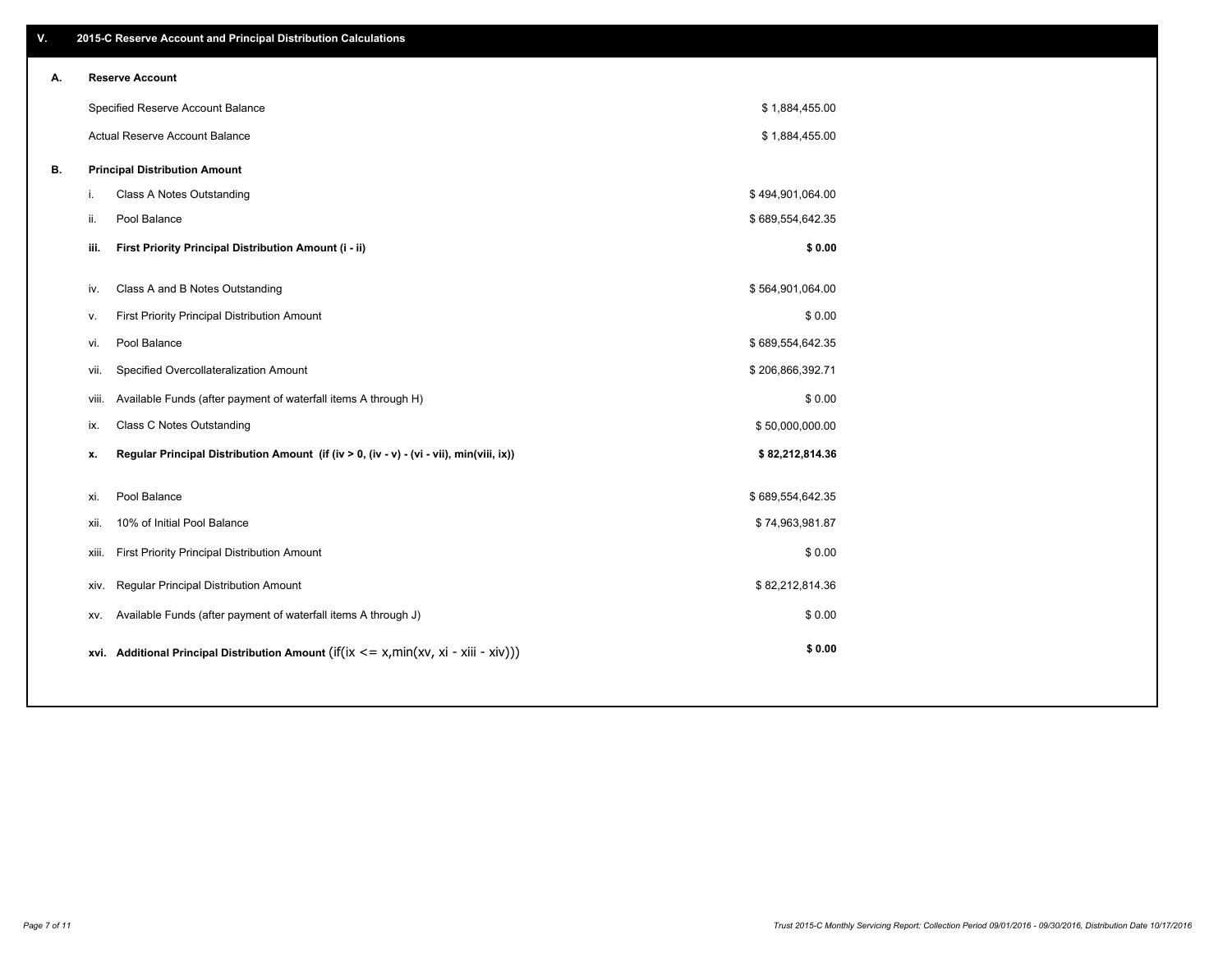|    |                                                         | Paid           | <b>Funds Balance</b> |
|----|---------------------------------------------------------|----------------|----------------------|
|    |                                                         |                |                      |
|    | <b>Total Available Funds</b>                            |                | \$10,040,313.55      |
| A  | <b>Trustee Fees</b>                                     | \$0.00         | \$10,040,313.55      |
| B  | <b>Servicing Fees</b>                                   | \$431,720.47   | \$9,608,593.08       |
| C  | i. Administration Fees                                  | \$8,333.00     | \$9,600,260.08       |
|    | ii. Unreimbursed Administrator Advances plus any Unpaid | \$0.00         | \$9,600,260.08       |
| D  | Class A Noteholders Interest Distribution Amount        | \$953,309.87   | \$8,646,950.21       |
| Е  | <b>First Priority Principal Payment</b>                 | \$0.00         | \$8,646,950.21       |
| F  | Class B Noteholders Interest Distribution Amount        | \$204,166.67   | \$8,442,783.54       |
| G  | Class C Noteholders Interest Distribution Amount        | \$187,500.00   | \$8,255,283.54       |
| H  | <b>Reinstatement Reserve Account</b>                    | \$0.00         | \$8,255,283.54       |
|    | Regular Principal Distribution                          | \$8,255,283.54 | \$0.00               |
| J  | <b>Carryover Servicing Fees</b>                         | \$0.00         | \$0.00               |
| Κ  | Additional Principal Distribution Amount                | \$0.00         | \$0.00               |
| L. | Unpaid Expenses of Trustee                              | \$0.00         | \$0.00               |
| M  | Unpaid Expenses of Administrator                        | \$0.00         | \$0.00               |
| N  | Remaining Funds to the Residual Certificateholders      | \$0.00         | \$0.00               |

#### **Waterfall Conditions**

|      | Pool Balance                                                                     | \$689,554,642.35 |  |
|------|----------------------------------------------------------------------------------|------------------|--|
| Ш.   | Class A and B Notes Outstanding                                                  | \$564,901,064.00 |  |
| iii. | Class C Noteholders' Interest Distribution Ratio (i / ii)                        | 122.07%          |  |
| IV.  | Minimum Ratio                                                                    | 110.00%          |  |
| v.   | Is the Class C Noteholders' Interest Distribution Condition Satisfied (iii > iv) |                  |  |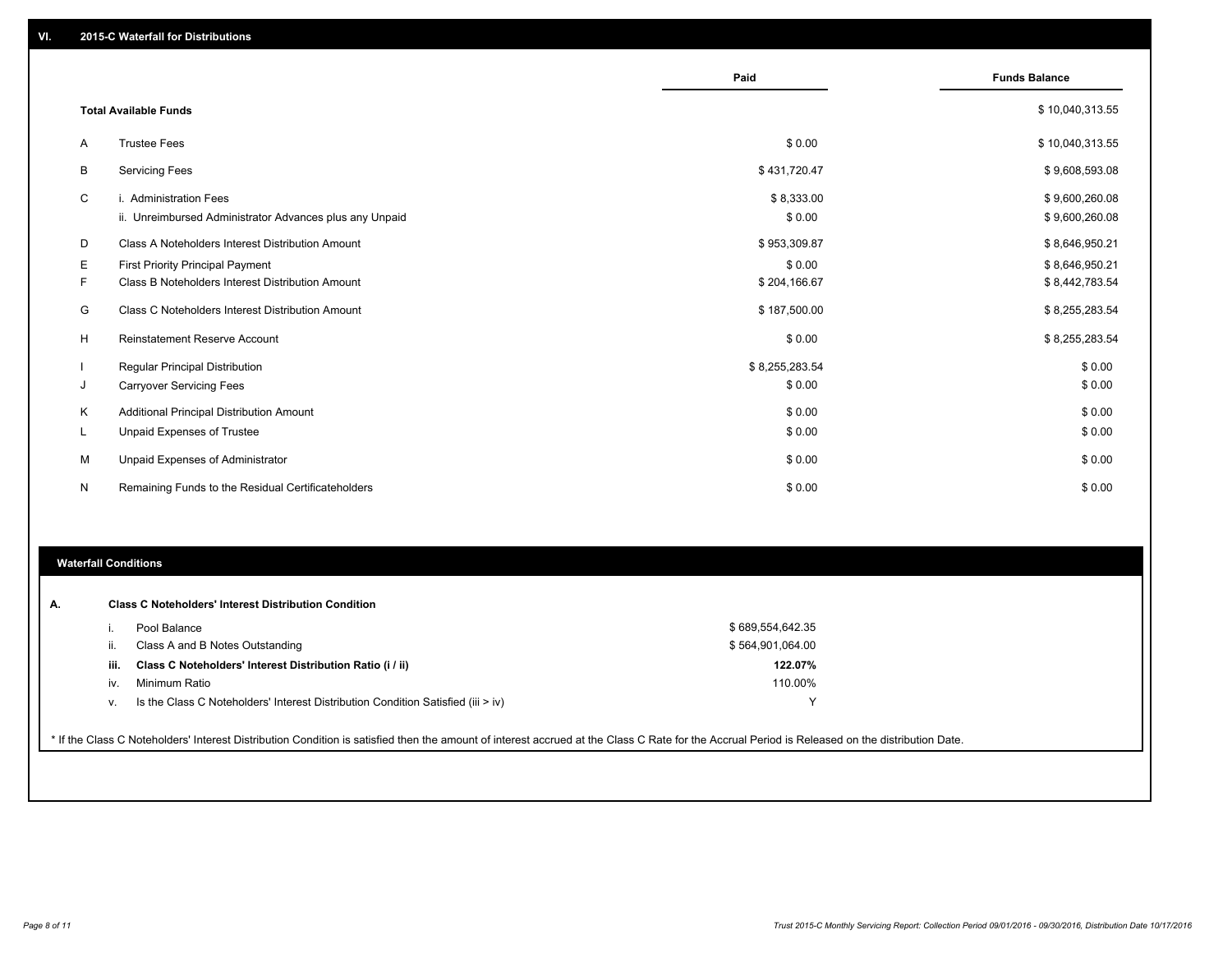| <b>Distribution Amounts</b>                                |                         |                         |                         |
|------------------------------------------------------------|-------------------------|-------------------------|-------------------------|
|                                                            | A <sub>1</sub>          | A <sub>2</sub> A        | A <sub>2</sub> B        |
| Cusip/Isin                                                 | 78448RAA4               | 78448RAB2               | 78448RAC0               |
| <b>Beginning Balance</b>                                   | \$112,901,064.00        | \$207,000,000.00        | \$100,000,000.00        |
| Index                                                      | <b>LIBOR</b>            | <b>FIXED</b>            | <b>LIBOR</b>            |
| Spread/Fixed Rate                                          | 0.90%                   | 2.75%                   | 1.40%                   |
| Record Date (Days Prior to Distribution)                   | 1 NEW YORK BUSINESS DAY | 1 NEW YORK BUSINESS DAY | 1 NEW YORK BUSINESS DAY |
| <b>Accrual Period Begin</b>                                | 9/15/2016               | 9/15/2016               | 9/15/2016               |
| <b>Accrual Period End</b>                                  | 10/17/2016              | 10/15/2016              | 10/17/2016              |
| Daycount Fraction                                          | 0.08888889              | 0.08333333              | 0.08888889              |
| Interest Rate*                                             | 1.42428%                | 2.75000%                | 1.92428%                |
| <b>Accrued Interest Factor</b>                             | 0.001266027             | 0.002291667             | 0.001710471             |
| <b>Current Interest Due</b>                                | \$142,935.76            | \$474,375.00            | \$171,047.11            |
| Interest Shortfall from Prior Period Plus Accrued Interest | $\mathsf{\$}$ -         | $\mathsf{\$}$ -         | $\mathcal{S}$ -         |
| <b>Total Interest Due</b>                                  | \$142,935.76            | \$474,375.00            | \$171,047.11            |
| <b>Interest Paid</b>                                       | \$142,935.76            | \$474,375.00            | \$171,047.11            |
| <b>Interest Shortfall</b>                                  | $\mathsf{\$}$ -         | $S -$                   | $$ -$                   |
| <b>Principal Paid</b>                                      | \$8,255,283.54          | $\frac{2}{3}$ -         | $\mathsf{\$}$ -         |
| <b>Ending Principal Balance</b>                            | \$104,645,780.46        | \$207,000,000.00        | \$100,000,000.00        |
| Paydown Factor                                             | 0.041483837             | 0.000000000             | 0.000000000             |
| <b>Ending Balance Factor</b>                               | 0.525858193             | 1.000000000             | 1.000000000             |

\* Pay rates for Current Distribution. For the interest rates applicable to the next distribution date, please see https://www.salliemae.com/about/investors/data/SMBabrate.txt.

**VII. 2015-C Distributions**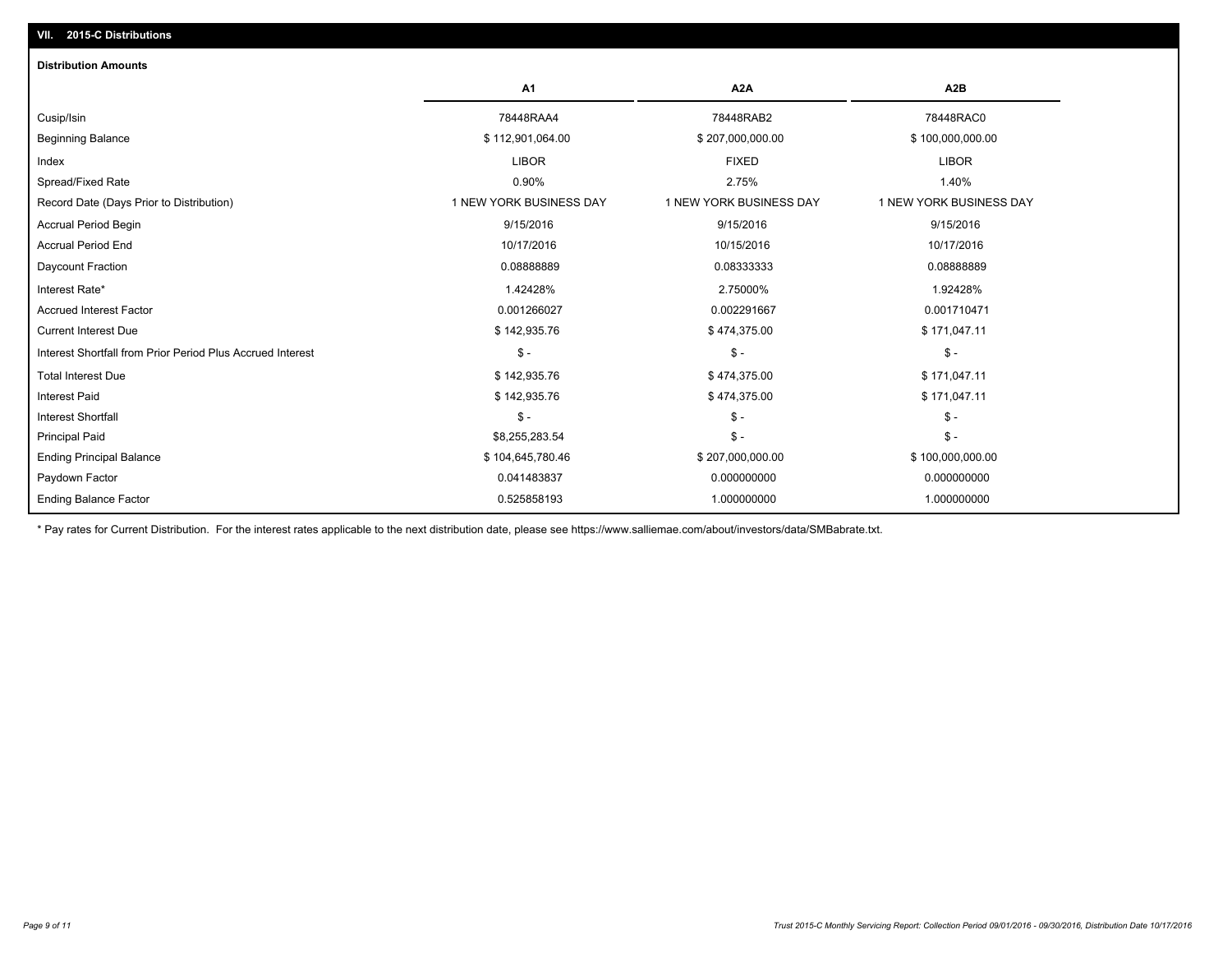| A3<br>в<br>с<br>78448RAD8<br>78448RAE6<br>78448RAF3<br>\$75,000,000.00<br>\$70,000,000.00<br>\$50,000,000.00<br><b>FIXED</b><br><b>LIBOR</b><br><b>FIXED</b><br>3.50%<br>1.95%<br>4.50%<br>1 NEW YORK BUSINESS DAY<br>1 NEW YORK BUSINESS DAY<br>1 NEW YORK BUSINESS DAY<br>9/15/2016<br>9/15/2016<br>9/15/2016<br>10/15/2016<br>10/17/2016<br>10/15/2016<br>0.08888889<br>0.08333333<br>0.08333333<br>2.47428%<br>3.50000%<br>4.50000%<br>0.002199360<br>0.002916667<br>0.003750000<br>\$164,952.00<br>\$187,500.00<br>\$204,166.67<br>$\mathsf{\$}$ -<br>$\mathsf{\$}$ -<br>$\frac{2}{3}$ -<br>\$164,952.00<br>\$204,166.67<br>\$187,500.00<br>\$164,952.00<br>\$204,166.67<br>\$187,500.00<br>$\mathsf{\$}$ -<br>$\mathsf{\$}$ -<br>$S -$<br>$\mathsf{\$}$ -<br>$S -$<br>$\mathsf{\$}$ -<br>\$75,000,000.00<br>\$70,000,000.00<br>\$50,000,000.00<br>0.000000000<br>0.000000000<br>0.000000000<br>1.000000000<br>1.000000000<br>1.000000000 | <b>Distribution Amounts</b>                                |  |  |
|------------------------------------------------------------------------------------------------------------------------------------------------------------------------------------------------------------------------------------------------------------------------------------------------------------------------------------------------------------------------------------------------------------------------------------------------------------------------------------------------------------------------------------------------------------------------------------------------------------------------------------------------------------------------------------------------------------------------------------------------------------------------------------------------------------------------------------------------------------------------------------------------------------------------------------------------|------------------------------------------------------------|--|--|
|                                                                                                                                                                                                                                                                                                                                                                                                                                                                                                                                                                                                                                                                                                                                                                                                                                                                                                                                                |                                                            |  |  |
|                                                                                                                                                                                                                                                                                                                                                                                                                                                                                                                                                                                                                                                                                                                                                                                                                                                                                                                                                | Cusip/Isin                                                 |  |  |
|                                                                                                                                                                                                                                                                                                                                                                                                                                                                                                                                                                                                                                                                                                                                                                                                                                                                                                                                                | <b>Beginning Balance</b>                                   |  |  |
|                                                                                                                                                                                                                                                                                                                                                                                                                                                                                                                                                                                                                                                                                                                                                                                                                                                                                                                                                | Index                                                      |  |  |
|                                                                                                                                                                                                                                                                                                                                                                                                                                                                                                                                                                                                                                                                                                                                                                                                                                                                                                                                                | Spread/Fixed Rate                                          |  |  |
|                                                                                                                                                                                                                                                                                                                                                                                                                                                                                                                                                                                                                                                                                                                                                                                                                                                                                                                                                | Record Date (Days Prior to Distribution)                   |  |  |
|                                                                                                                                                                                                                                                                                                                                                                                                                                                                                                                                                                                                                                                                                                                                                                                                                                                                                                                                                | <b>Accrual Period Begin</b>                                |  |  |
|                                                                                                                                                                                                                                                                                                                                                                                                                                                                                                                                                                                                                                                                                                                                                                                                                                                                                                                                                | <b>Accrual Period End</b>                                  |  |  |
|                                                                                                                                                                                                                                                                                                                                                                                                                                                                                                                                                                                                                                                                                                                                                                                                                                                                                                                                                | Daycount Fraction                                          |  |  |
|                                                                                                                                                                                                                                                                                                                                                                                                                                                                                                                                                                                                                                                                                                                                                                                                                                                                                                                                                | Interest Rate*                                             |  |  |
|                                                                                                                                                                                                                                                                                                                                                                                                                                                                                                                                                                                                                                                                                                                                                                                                                                                                                                                                                | <b>Accrued Interest Factor</b>                             |  |  |
|                                                                                                                                                                                                                                                                                                                                                                                                                                                                                                                                                                                                                                                                                                                                                                                                                                                                                                                                                | <b>Current Interest Due</b>                                |  |  |
|                                                                                                                                                                                                                                                                                                                                                                                                                                                                                                                                                                                                                                                                                                                                                                                                                                                                                                                                                | Interest Shortfall from Prior Period Plus Accrued Interest |  |  |
|                                                                                                                                                                                                                                                                                                                                                                                                                                                                                                                                                                                                                                                                                                                                                                                                                                                                                                                                                | <b>Total Interest Due</b>                                  |  |  |
|                                                                                                                                                                                                                                                                                                                                                                                                                                                                                                                                                                                                                                                                                                                                                                                                                                                                                                                                                | <b>Interest Paid</b>                                       |  |  |
|                                                                                                                                                                                                                                                                                                                                                                                                                                                                                                                                                                                                                                                                                                                                                                                                                                                                                                                                                | <b>Interest Shortfall</b>                                  |  |  |
|                                                                                                                                                                                                                                                                                                                                                                                                                                                                                                                                                                                                                                                                                                                                                                                                                                                                                                                                                | <b>Principal Paid</b>                                      |  |  |
|                                                                                                                                                                                                                                                                                                                                                                                                                                                                                                                                                                                                                                                                                                                                                                                                                                                                                                                                                | <b>Ending Principal Balance</b>                            |  |  |
|                                                                                                                                                                                                                                                                                                                                                                                                                                                                                                                                                                                                                                                                                                                                                                                                                                                                                                                                                | Paydown Factor                                             |  |  |
|                                                                                                                                                                                                                                                                                                                                                                                                                                                                                                                                                                                                                                                                                                                                                                                                                                                                                                                                                | <b>Ending Balance Factor</b>                               |  |  |

\* Pay rates for Current Distribution. For the interest rates applicable to the next distribution date, please see https://www.salliemae.com/about/investors/data/SMBabrate.txt.

**VII. 2015-C Distributions**